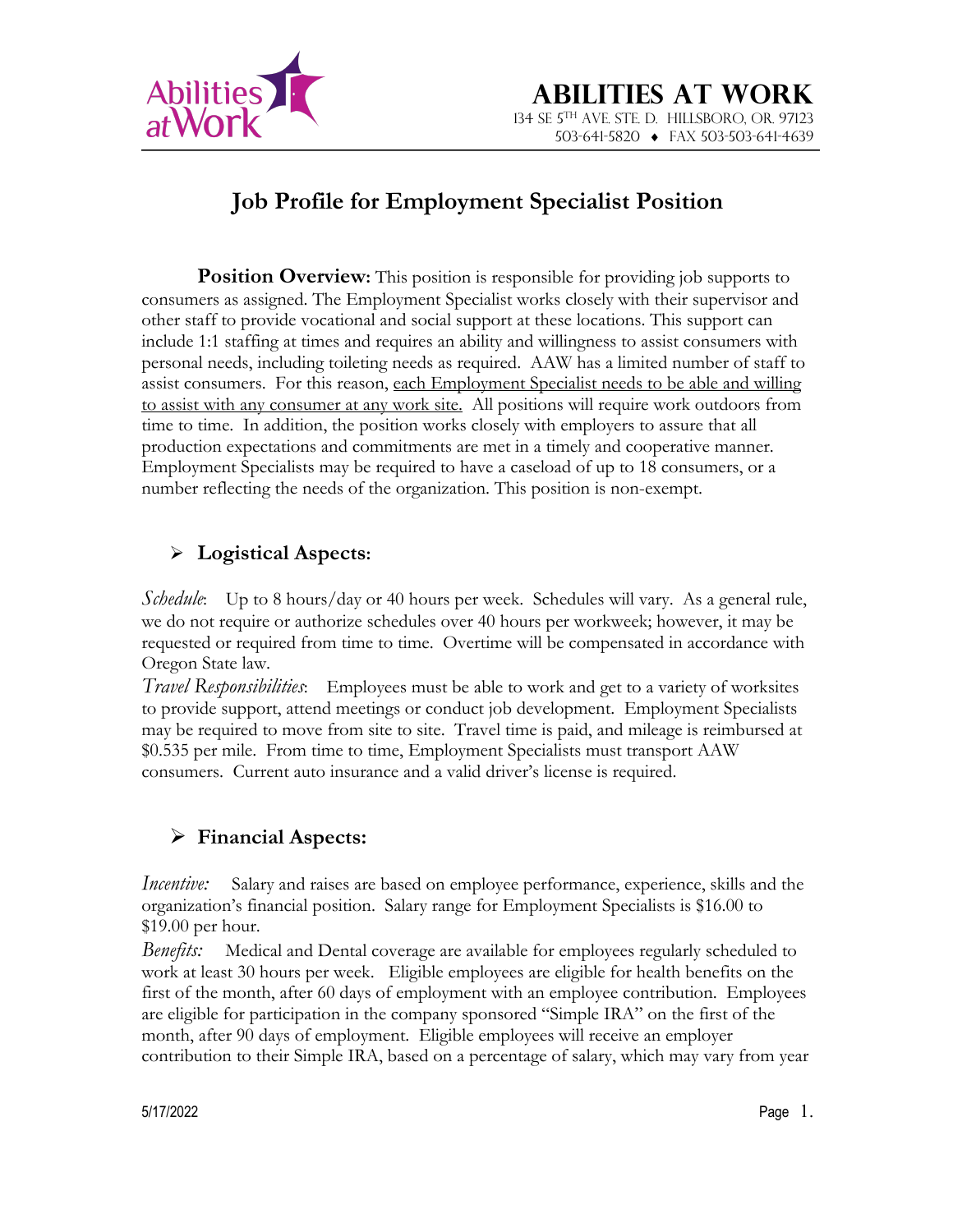

to year based on organization's fiscal position. STD/LTD and Life Insurance are also available. Dependent coverage requires an employee contribution**.**

#### Ø **Requirements:**

*Experience:* An appropriate combination of the following items is required:

- 2 years appropriate work experience
- Experience with people with disabilities
- Production experience

*Academics:* The minimum requirement for this position is a high school diploma or equivalent, good reading and comprehension skills. Employment Specialists are required to write concise and informative reports. Employment Specialists must have the ability to effectively communicate with a variety of individuals including consumers, consumer family members, host company employees, and social service agency individuals.

*Mobility:* Able to navigate throughout various work sites is essential. Staff is expected to be punctual to all meetings and commitments.

*Physical Aspects*: Meet all physical requirements of the position and any physical requirements of consumer jobs for training purposes. Ability to lift/transfer consumers is required from time to time. Host company production demands require Employment Specialists to lift up to 30 lbs multiple times each hour.

# Ø **Performance Aspects:**

#### *Requirements:*

- Provide adequate work support to consumers within framework of Host Company.
- Follow through on all contacts with consumer, AAW staff, employers, and host company personnel.
- Keep accurate and complete consumer work records.
- Be aware of Oregon Administrative Rules (OAR) requirements for consumers.
- § Keep consumer files updated and maintained at all times, in accordance with AAW Policies and OAR requirements.
- Be responsive to consumer requests.
- Assist in job development as requested.
- § Prepare monthly Work Progress Reports for each assigned consumer, in accordance with AAW policies and procedures.
- Assist Quality Assurance Coordinator with collection of data for monthly billing and brokerage contract requirements.
- Assist in identifying support needs of consumer (vocational and behavioral) to ensure appropriate job matches and ongoing employment.